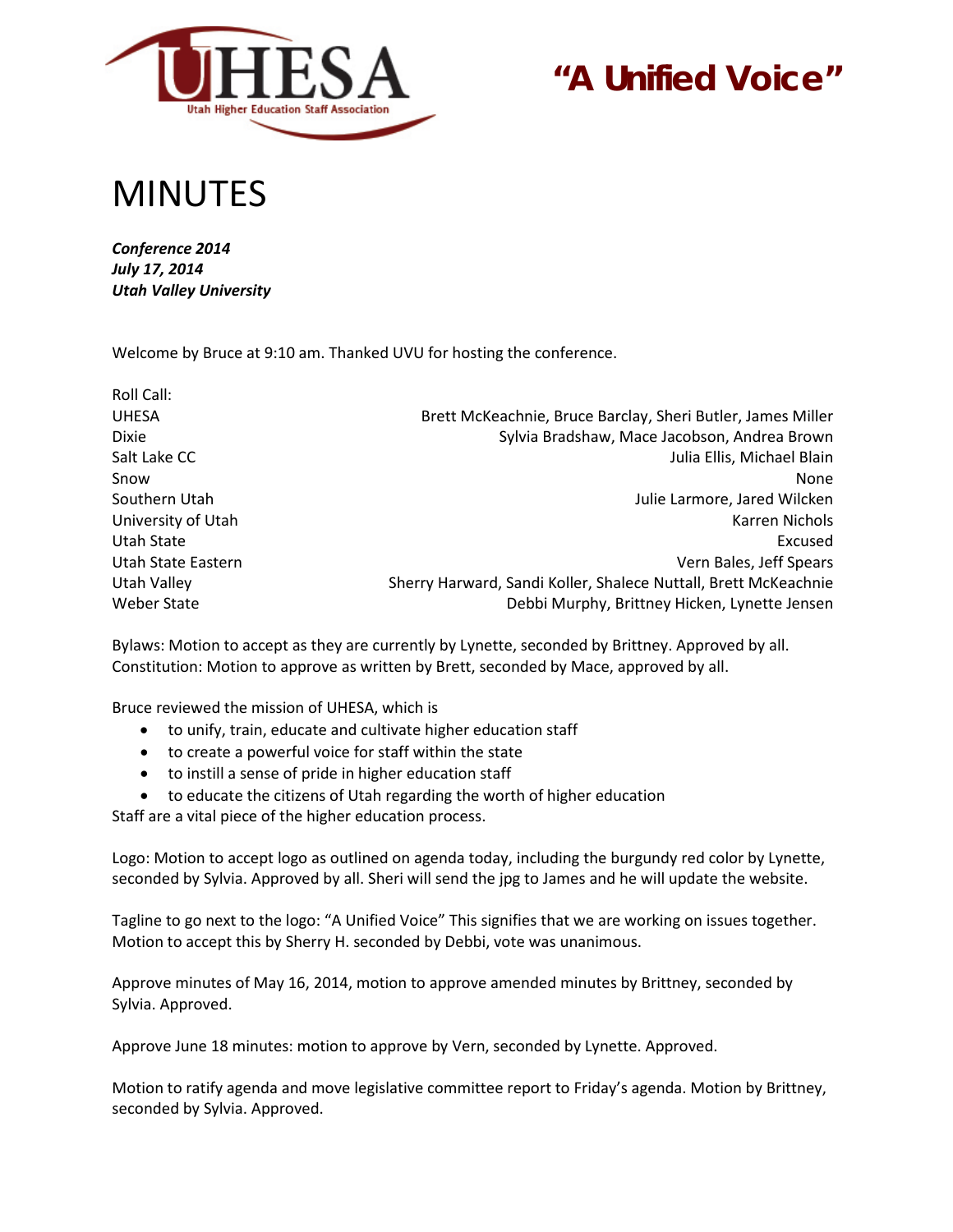Financial report: Jenn Reed was not able to attend and sent the budget sheets to Sheri. The financial statement was presented to the members. A budget proposal will be presented in the August meeting for approval.

PR/Media: The goal this year was to update the website. Now that we have decided on a new logo, this can move forward. All representatives' names need to be sent to James Miller so he can update the officer sheet with the current delegates. Please include alternate delegates. Bruce also indicated that it would be nice to see current photos on each of the staff association pages. Check the link on the website to make sure the link to your staff association is working. We have Facebook and Twitter for all staff to follow. We do have a LinkedIn account for private conversations with the UHESA council members.

- Strategic Plan: Bruce reviewed the UHESA strategic plan and the goals that were set in July 2013 for this year.
- Work with institutions to develop stronger collaboration on legislative priorities with Regents, Students and universities.
- Create ad hoc committees to help investigate and research areas that we would like to compare on each campus.
- Meet UHESA on your campus. Host a day on each campus to help introduce this organization to campus staff.
- Update the website and create new motto for UHESA to help communicate to staff statewide about our purpose and mission.
- Quarterly newsletter.
- Communicate that staff have value and are instrumental in creating institutional memory.
- Continue to improve our social media options; Facebook, LinkedIn, etc.
- Prepare for UHESA Day at the Capitol.
- Know the issues.

Brett began a discussion about goals for next year:

- Create a Fact Book for UHESA organizations which will include comparisons to policies, institutional benefits, etc. Review USHE data bank, common definitions.
- Create the new website.
- Encourage Snow College to participate.
- Fewer meetings at universities. Alternate method of meeting via Hangouts. Schedule campus meetings with Board of Regents meetings in mind.
- Discuss inclusion of other institutions i.e., Private universities, ATC's, non-profit higher ed.
- Regent relationship define relationship. Request a representative to be part of the UHESA council.
- Meet UHESA at each campus. We have met with Dixie, and Weber and University of Utah. Representation was not strong, but is was mentioned that each staff association board take a more active approach to include non-board members.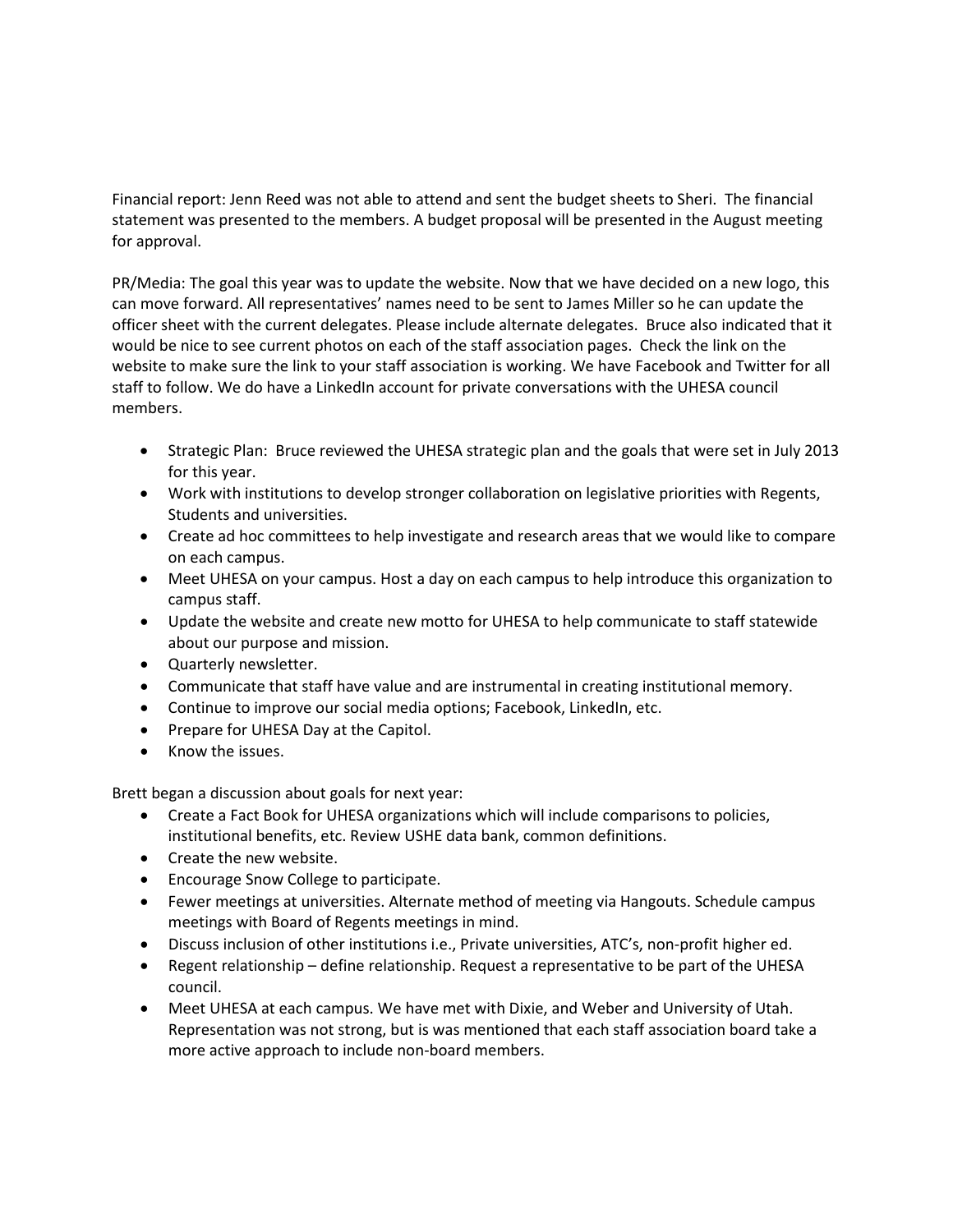• Each staff association board should work on ways to educate the staff on their campus about their staff association, the purpose and the strategic plan and goals of their organization. Then we can begin to educate them about UHESA.

Clint Moser (former UHESA President, UVU employee) had an activity using lily pads to get across the water without the alligator eating them. This represented teamwork. Just like UHESA, we are all in this together and we are not in competition. Then we did a second activity using balls that we threw to other people in our circle. There were many balls and each of them are like the many tasks that we have coming at us all the time. This activity is to help us determine how to prioritize the balls are that we are juggling. Take some time to determine what they are. Are there some that we can hurry and take care of? Are there some that we can eliminate by talking to the people that asked for it to be done and let them know it is something you just can't do right now? What are the most important ones that cannot be avoided? Don't forget you are a member of a team – reach out and ask for help.

#### Nominations:

President-Elect: Nominations: Sylvia Bradshaw, Vern Bales, Brittney Hicken, Motion to cease nominations by Andrea.

Secretary: Nominations: Kathleen Briggs, Sylvia Bradshaw. Motion to close nominations by Julie. Treasurer: Nomination: Vern Bales. Motion to close nominations by Shalece.

PR/Media Committee Chair: James Miller and Juanita McEvoy. Motion to cease by Andrea. Legislative Committee Chair: Holly Bigelow (UofU), Butch Steffen (SLCC), Clint Moser (UVU), Carey Anson (Weber) motion to close by Debbi.

Campus reports:

- Dixie: Their president will be announced today at 3:30. Sylvia and Mace have been on a committee for staff evaluation which will eventually include compensation. They have spent much time gathering information from many schools and supervisors will also be trained in how to evaluate employees. Go t[o http://dixie.edu/humanres/staff\\_evaluation.php](http://dixie.edu/humanres/staff_evaluation.php) for more information. Both organizations will be working together on this project. Andrea also paid for a climate survey by the Chronicle for information to see the needs of the employees on their campus. One of the reasons that this happened is that the Human Resources Office was written up for not gathering evaluations of the staff. They then created an ad hoc committee who helped create the process.
- SUU: New VP for Finance and Administration Marvin Dodge. Search for VP of Student Services was put on hold for now. Inauguration for our new president Scott Wyatt will be held during the homecoming events. The inauguration committee wants to include staff in this event and Julie asked if there were some suggestions to help generate enthusiasm for staff to participate. Some suggestions were to include the recipients of the Staff Awards, encourage the staff council to be in front. Personalized invitation from the President. Working on some policies. First is the overload and compensation policy. Originally this policy addressed faculty not staff. As this was moving forward, it was discovered that some staff were also teaching and were not being compensated properly. The second policy is a PCI compliance policy restricted information and who can access and how they can access it. Contractors will be selected today for the new Southern Utah Music Arts building.
- USU Eastern: Greg Dart has returned to USU E as vice chancellor of enrollment management. This is a big focus right now for them. Their enrollment is currently up 35% from last year. New central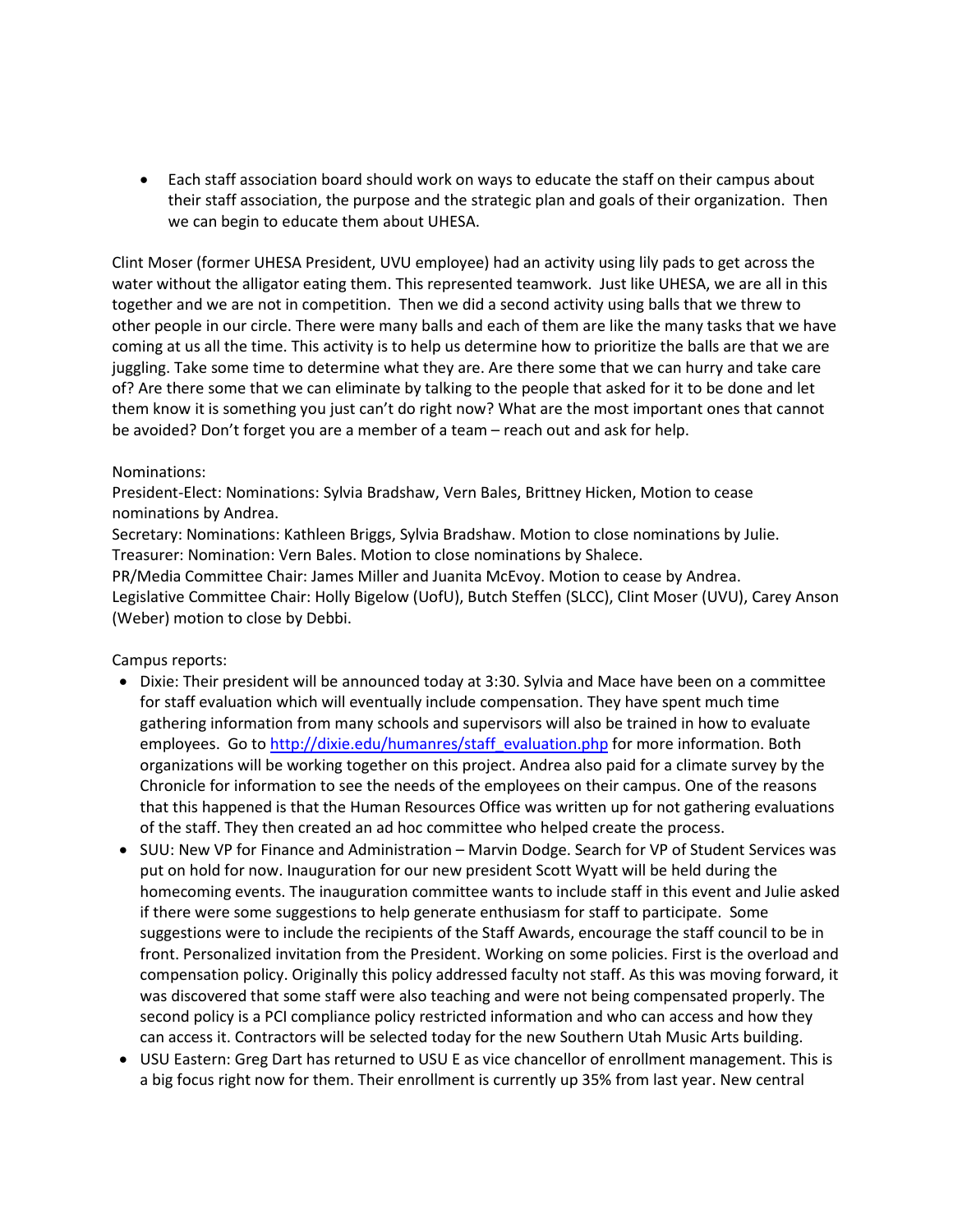instruction building is underway. They will officially have men's and women's soccer teams this year. The debate team is also coming back this year after a 12 year absence.

- Salt Lake Community: Gave an update of campus buildings, expansions, and closures. Athletic director, Norma Carr, retired after 25 years. She has been an advocate for women's sports and has influenced many campuses. Gave an update of staff activities. Search for the new president is underway. The staff association sponsored part-time gift cards for adjuncts and part-time staff. Last year the community engagement time was enacted. They receive 24 hours annually to volunteer at approved organizations.
- U of U: Kate Sturgeon's position was eliminated, consequently she cannot serve as president of the staff council this year. To facilitate this, Paul Larson will remain as president until January  $1<sup>st</sup>$  and then Karren Nichols will move from president elect to president. If Kate is able to secure another position at the U, she will immediately take her place as president. They awarded a number of staff scholarships this year. They will help host pride week this year but will keep it educational not political. They are working on ways to increase visibility on campus so that staff will know what the council is doing to promote staff awareness. They are also working on a childcare initiative for staff and students on campus.
- Weber State: Wellness program was offered to allow employees 3 hours per week for released time to exercise. This is now an approved policy that is going to the board of regents for approval. The best thing about this being a policy is that departments cannot opt out and not allow their employees to participate. Employees must work out the details with their supervisors. The importance of this is that they are starting a Wellness Saves program. This will allow participating employees to earn \$30 per month as they improve their health and their participating spouse can earn \$20 per month. The employee/spouse must show improvement. They will have this live in a couple of months. They will provide links to this as soon as they are completed. They are beginning work on the new science building which will open fall 2016.
- UVU: received \$21 million as part of equity funding for the needs at UVU. Most of this funding will go toward new faculty, staff, and programs. Many executive administrative positions are open. Their healthcare costs have plummeted in the last year and so all employees received an extra \$250 to base salary in addition to the 1.25% COLA increase. They are in the infancy stage of working on a merit pay plan. Classroom building is scheduled to open in January for classes. Starting this fall with a division 1 soccer team. Recently purchased property from Geneva. New health benefits were in place on July  $1<sup>st</sup>$ . The transition is not seamless. Also working on a new wellness program but will only be available to benefit eligible employees. They will be working on what can be done for part time employees. There has been a big push over the last few months about a new inclusivity focus from student to employee to make sure everyone feels included.

Friday, July 18, 2014

Welcome: Brett opened the meeting at 9:08 am.

Attendance: Vern Bales, Jeff Spears, Debbi Murphy, Brittney Hicken, Lynette Jensen, Anna Jolley, Karren Nichols, Drew Allen, Michael Blain, Sylvia Bradshaw, Mace Bradshaw, Sherry Harward, Sandi Koller, Shalece Nuttall, Andrea Brown, Holly Bigelow, Julie Larmore, Jared Wilcken, Bruce Barclay, Sheri Butler, James Miller.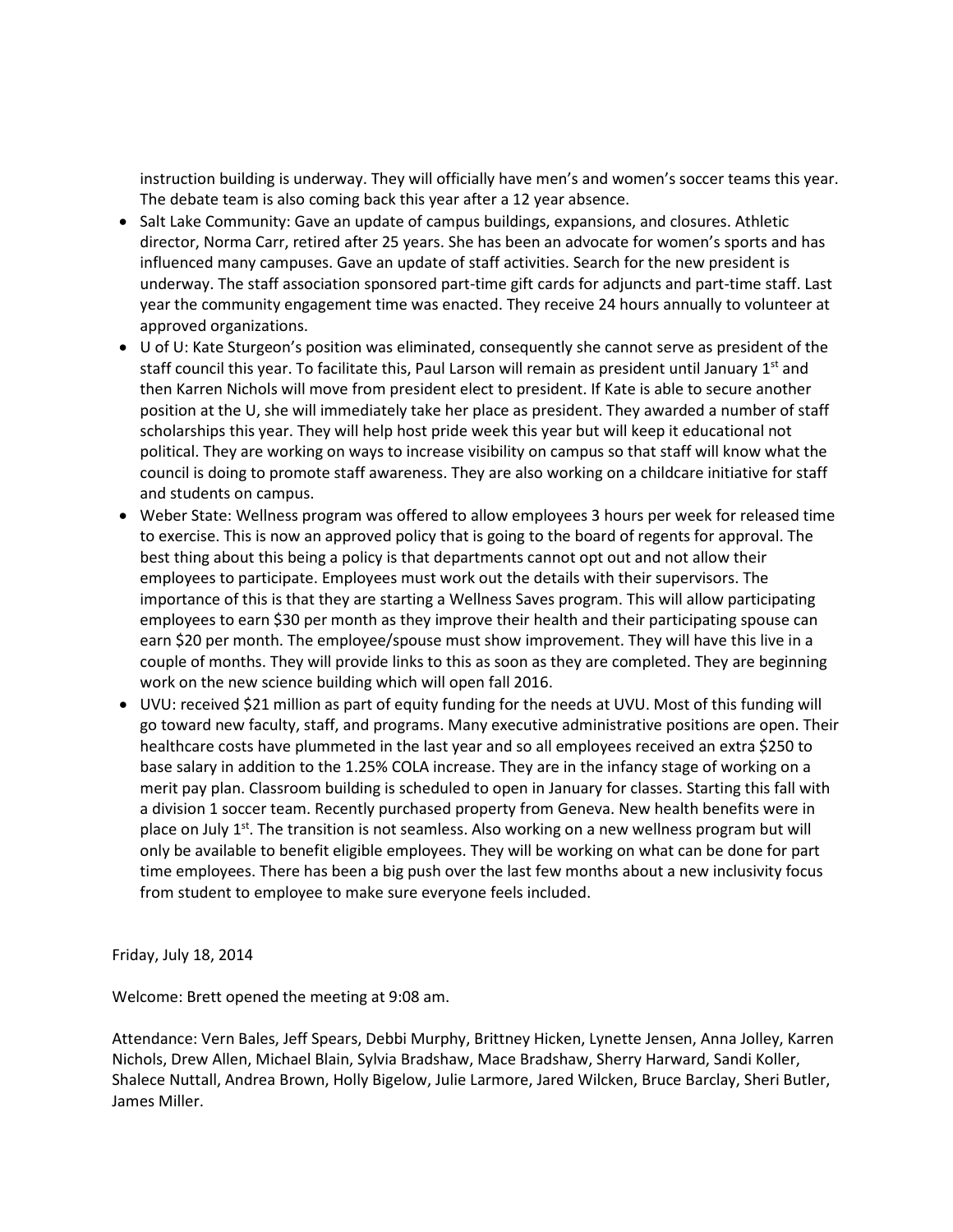Guest speaker: Linda Makin

Legislative Committee report: Holly reported on the two people that we decided to give an award to for recognition of their service to Higher Ed at the legislature.

Takeaway from discussions of Thursday:

- Instead of having monthly updates from all campuses, focus on reports on a certain topic which could be tied to the annual goals.
- Integrate with the Board of Regents see about getting a regent assigned to UHESA.
- Compensation: Is this a real topic that we should be discussing? The consensus of the members is that this is applicable. Particularly as we discuss wages and benefits.
- Educate staff on Wellness.
- How do we help employees with childcare?
- Raising awareness of what the staff association is and how they serve each campus. Also, raise awareness of UHESA.
- Instill Pride in employees: How do you get staff to show up to campus meetings (i.e. accreditation, involvement)? How do we end apathy? Communicate the purpose better.
- Help students understand that we exist and have many of the same concerns as they do.
- Coordinate with Faculty Senate as a campus team.

Possible topics:

- FMLA Birth split, birth leave
- Health Benefits
- Tuition Benefits
- Parking

#### Elections:

- President-Elect: Brittney motioned to open the nominations for President Elect, seconded by Bruce. Brittney nominated Andrea Brown. Bruce motioned to close nominations. Vote was counted and Sylvia was elected.
- Secretary: Motion to reopen nominations for secretary. Bruce nominated Debbi Murphy from Weber. Motion to cease nominations by Shalece. Vote was counted and Kathleen was elected.
- Treasurer: Vote was done by acclamation as Vern was the only nominee.
- PR/Media: Vote was counted and James will continue as the committee chair.
- Legislative: Vote was counted and Holly will continue as the committee chair.

Speaker: Linda Makin, UVU Vice President for Budget, Planning, and Human Resources. She spoke on "Making a Difference/Building a Legacy". She likened the staff association to the building of the Golden Gate Bridge and how we are part of the cabling and rivets that hold the bridge together. She gave a quote from Helen Keller about "By multiplying tiny pieces of time with increments of daily effort, we can accomplish great things."

Principles for building your legacy

1. Persistence/determinations: Pay attention to the details.